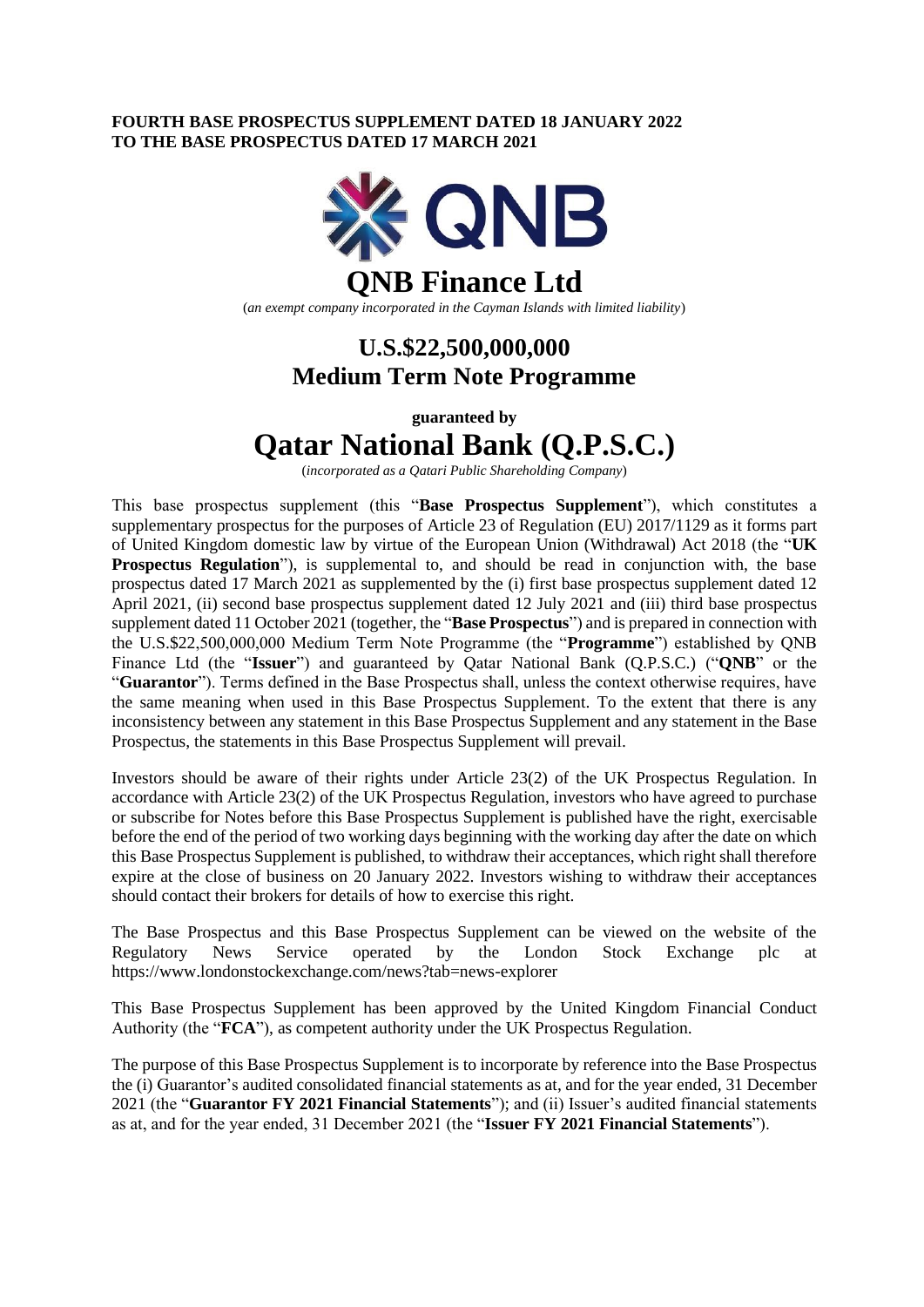### **IMPORTANT NOTICES**

The Issuer and the Guarantor each accepts responsibility for the information contained in this Base Prospectus Supplement. To the best of the knowledge of the Issuer and the Guarantor, the information contained in this Base Prospectus Supplement is in accordance with the facts and this Base Prospectus Supplement makes no omission likely to affect its import.

To the extent that there is any inconsistency between any statement in or incorporated by reference into the Base Prospectus by this Base Prospectus Supplement and any other statement in or incorporated by reference in the Base Prospectus, the statements in or incorporated by reference into the Base Prospectus by this Base Prospectus Supplement will prevail.

Save as disclosed in this Base Prospectus Supplement or in any document incorporated by reference in this Base Prospectus Supplement, no other significant new factor, material mistake or inaccuracy relating to information included in the Base Prospectus has arisen or been noted, as the case may be, since the publication of the Base Prospectus.

The web links included in this Base Prospectus Supplement are included for information purposes only and, other than in relation to the Guarantor FY 2021 Financial Statements and the Issuer FY 2021 Financial Statements which are incorporated by reference into the Base Prospectus, the websites and their content are not incorporated into, and do not form part of, this Base Prospectus Supplement or the Base Prospectus.